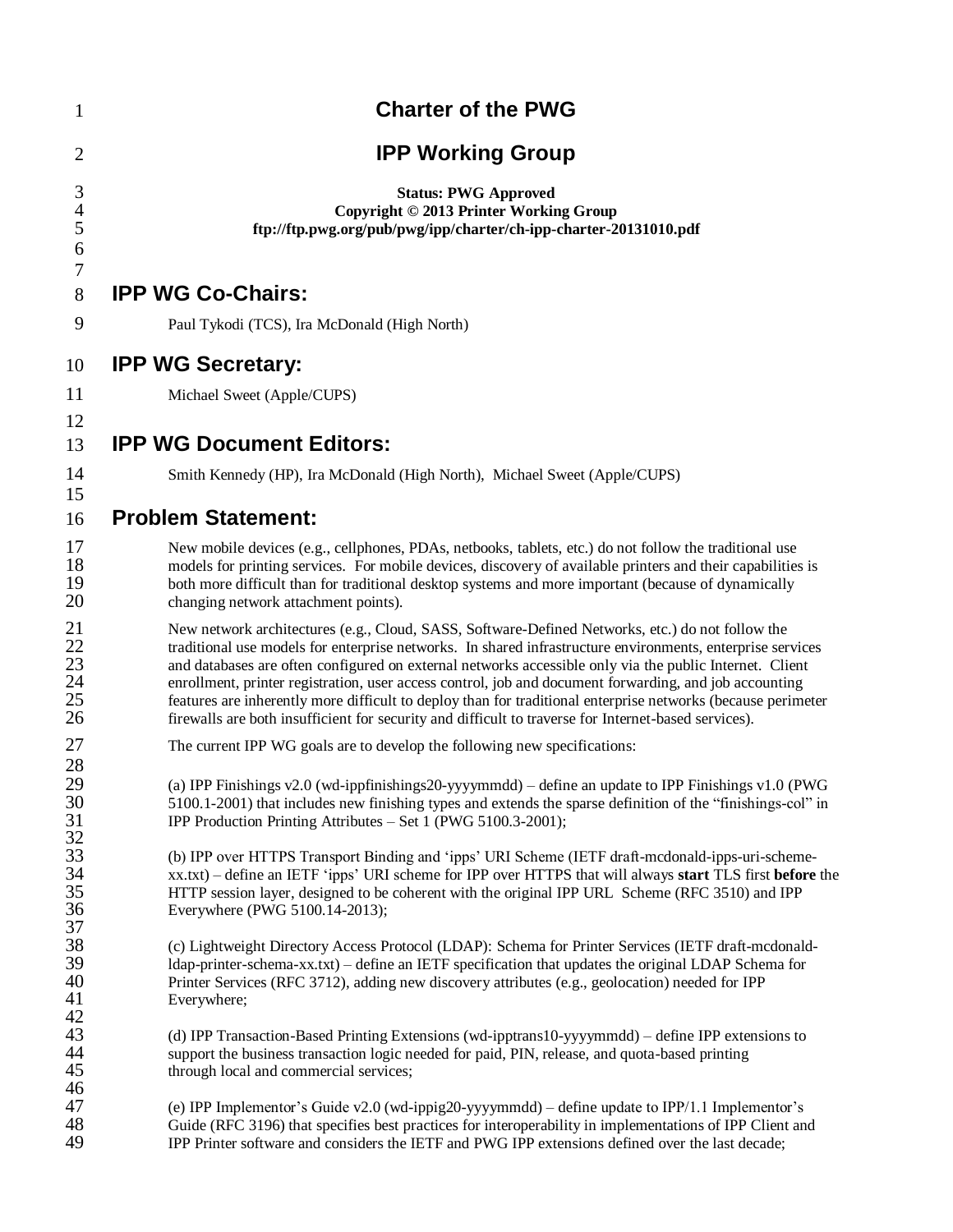| 50                         |                                                                                                                                                                                                                                                                                                                                                                       |  |  |
|----------------------------|-----------------------------------------------------------------------------------------------------------------------------------------------------------------------------------------------------------------------------------------------------------------------------------------------------------------------------------------------------------------------|--|--|
| 51<br>52<br>53<br>54       | (f) IPP Everywhere Self-Certification Manual v1.0 (wd-ippeveselfcert10-yyyymmdd) - define IPP<br>Everywhere self-certification test procedures, the process required for registering the test results in order to<br>use the "IPP Everywhere Certified" logo on a product, and a license agreement for the use of this logo;                                          |  |  |
| 55<br>56<br>57<br>58<br>59 | (g) IPP System Control Service v1.0 (wd-ippsystem10-yyyymmdd) – define an IPP System Control service<br>that extends IPP Job and Printer Administrative Operations (RFC 3998) and provides read-only access to<br>status, configuration, counters, etc. in the PWG SM System object, designed to be coherent with PWG SM<br>System Control Service (PWG 5108.6-2012); |  |  |
| 60<br>61<br>62<br>63       | (h) IPP Shared Infrastructure Extensions (wd-ippsix10-yyyymmdd) – define new IPP Client and/or IPP<br>Printer operations and attributes designed to support to extend network printing into Cloud, Software<br>Defined Network (SDN), and other shared infrastructure environments;                                                                                   |  |  |
| 64<br>65<br>66<br>67       | (i) IPP FaxOut Service (wd-ippfaxout10-yyyymmdd) – define an IPP FaxOut service that extends IPP/1.1<br>(RFC 2911), designed to be coherent with PWG SM FaxOut Service (PWG 5108.5-2011).                                                                                                                                                                             |  |  |
| 68                         | Out-of-scope:                                                                                                                                                                                                                                                                                                                                                         |  |  |
| 69<br>70                   | OOS-1 New device discovery protocols MUST NOT be defined in IPP projects, although new profiles or<br>$\bullet$<br>subsets of existing device discovery protocols are appropriate and may be necessary.                                                                                                                                                               |  |  |
| 71<br>72<br>73             | OOS-2 New device management protocols (except for IPP System Control Service above) MUST NOT be<br>$\bullet$<br>defined in IPP projects, although new profiles or subsets of existing device management protocols are<br>appropriate and may be necessary.                                                                                                            |  |  |
| 74<br>75<br>76             | OOS-3 New IPP or non-IPP transport protocols (except for IPP over HTTPS above) MUST NOT be<br>$\bullet$<br>defined in IPP projects, although the design of IPP projects MUST NOT preclude future transport<br>extensions.                                                                                                                                             |  |  |
| 77<br>78<br>79             | OOS-4 New work on the following potential IPP projects is suspended until use cases, editors, and<br>$\bullet$<br>interested vendors have been identified: IPP Resource Service, IPP Scan, IPP Transform, IPP<br>Multifunction (i.e., profile of a complete Multifunction Device which depends upon scan support).                                                    |  |  |
| 80<br>81<br>82             | OOS-5 New work on the following potential IPP projects is abandoned as inappropriate: IPP Copy, IPP<br>$\bullet$<br>Email In, IPP Email Out, IPP FaxIn.                                                                                                                                                                                                               |  |  |
| 83                         | <b>Objectives:</b>                                                                                                                                                                                                                                                                                                                                                    |  |  |
| 84<br>85                   | OBJ-1 Optimize all IPP extensions for small memory and resource footprints for IPP Clients and IPP<br>Printers.                                                                                                                                                                                                                                                       |  |  |
| 86                         | OBJ-2 Design all IPP extensions to allow for other future protocol bindings (e.g., Web Services).<br>$\bullet$                                                                                                                                                                                                                                                        |  |  |
| 87                         | OBJ-3 Design all IPP extensions to allow the use of vendor-neutral generic print software by IPP Clients.<br>$\bullet$                                                                                                                                                                                                                                                |  |  |
| 88<br>89                   | OBJ-4 Design all IPP extensions to allow ease of integration with shared infrastructure environments and<br>$\bullet$<br>Internet-based services.                                                                                                                                                                                                                     |  |  |
| 90<br>91                   | OBJ-5 Define the set of new IPP specifications enumerated in the Problem Statement clause above.<br>$\bullet$                                                                                                                                                                                                                                                         |  |  |
| 92                         | <b>Milestones:</b>                                                                                                                                                                                                                                                                                                                                                    |  |  |
| 93                         | <b>Charter Stage:</b>                                                                                                                                                                                                                                                                                                                                                 |  |  |
| 94<br>95<br>96             | CH-1 Initial working draft of IPP WG Charter - August 2013 - DONE<br>$\bullet$<br>CH-2 Stable working draft of IPP WG Charter – September 2013 – DONE<br>$\bullet$<br>CH-3 PWG Approval via Formal Vote of IPP WG Charter - October 2013<br>$\bullet$                                                                                                                 |  |  |
| 97                         | <b>Definition Stage:</b>                                                                                                                                                                                                                                                                                                                                              |  |  |
| 98                         |                                                                                                                                                                                                                                                                                                                                                                       |  |  |